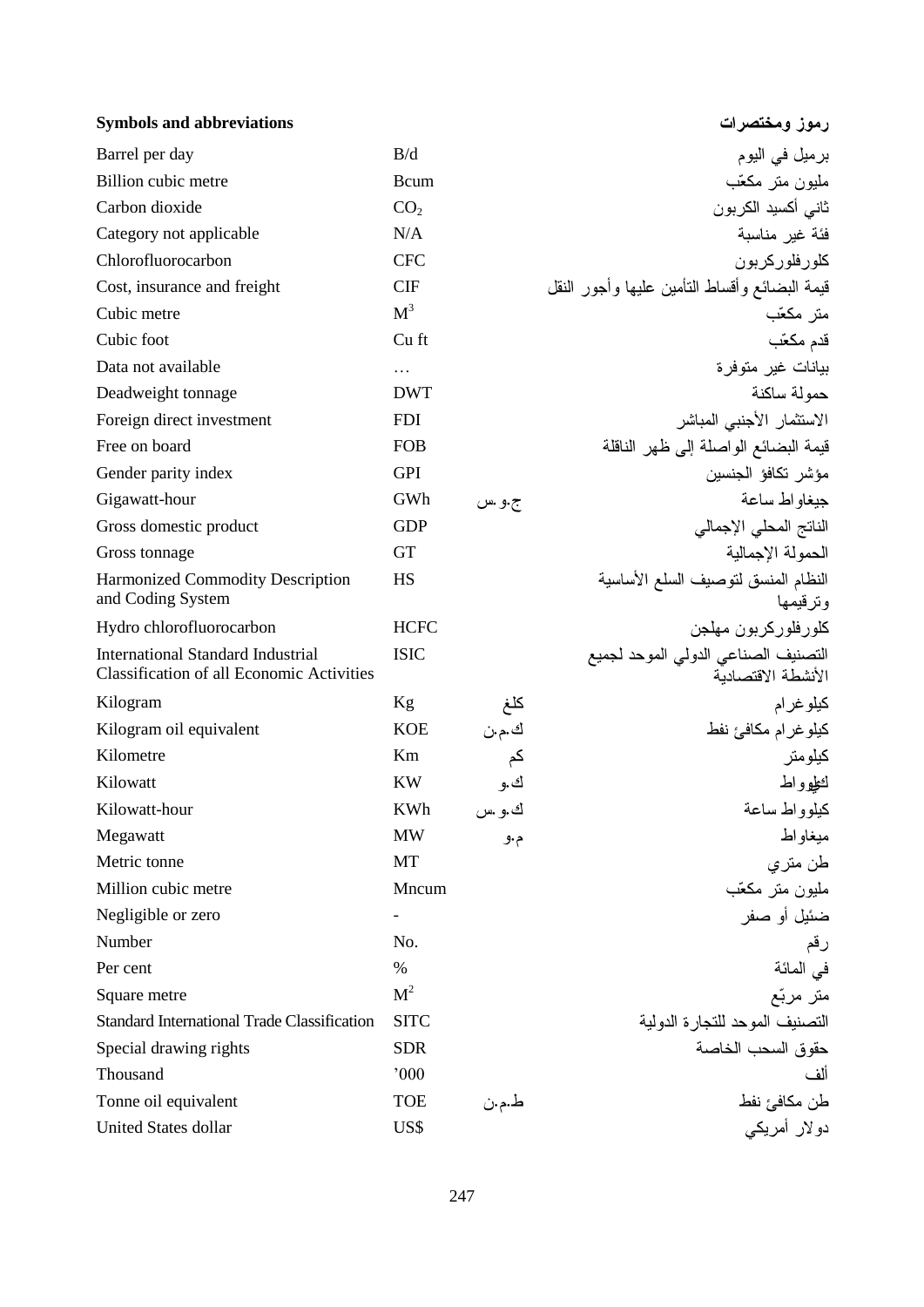## **ACRONYMS**

| <b>AIDMO</b>  | Arab Industrial Development and Mining Organization              |
|---------------|------------------------------------------------------------------|
| EU            | European Union                                                   |
| <b>ILO</b>    | <b>International Labour Organization</b>                         |
| <b>IMF</b>    | <b>International Monetary Fund</b>                               |
| <b>ITU</b>    | International Telecommunication Union                            |
| <b>OAPEC</b>  | Organization of Arab Petroleum Exporting Countries               |
| <b>OPEC</b>   | Organization of Petroleum Exporting Countries                    |
| <b>UIS</b>    | <b>UNESCO</b> Institute for Statistics                           |
| <b>UNCTAD</b> | United Nations Conference on Trade and Development               |
| <b>UNEP</b>   | <b>United Nations Environmental Programme</b>                    |
| <b>UNESCO</b> | United Nations Educational, Scientific and Cultural Organization |
| <b>UNSD</b>   | <b>United Nations Statistics Division</b>                        |